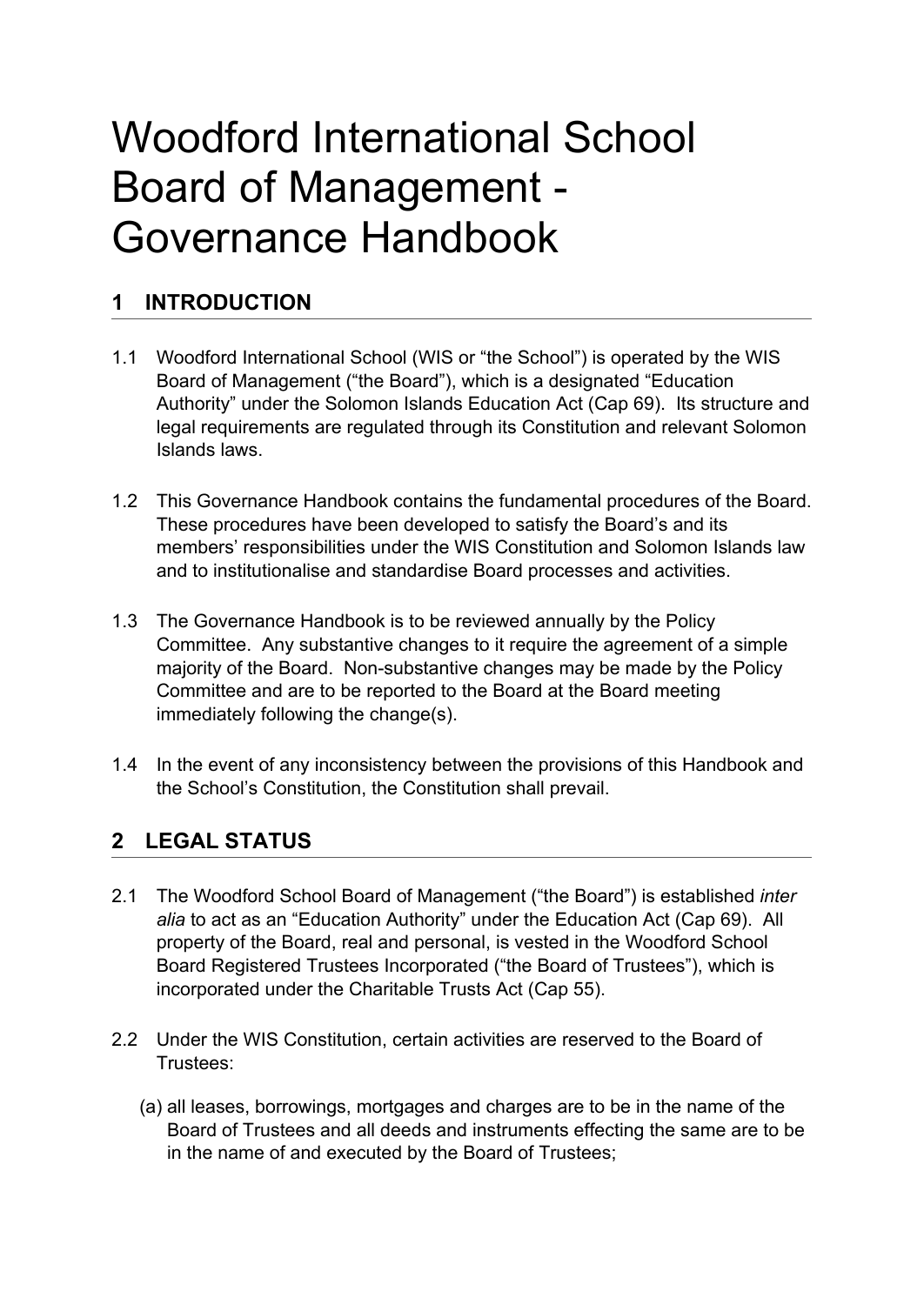- (b) the Common Seal of the Board of Trustees may only be affixed to a document in the presence of and attested by two of the Trustees
- (c) if the Board ceases to function, one or more of the Trustees may call an Extraordinary General Meeting (EGM);
- (d) if the Board ceases to operate the School, the Trustees have the responsibility and power to succeed, supersede and replace the Board until the next Annual General Meeting or EGM.
- 2.3 In practice, the Trustees do not have an active role in the management or governance of the School. However, the Trustees have a caretaker role and can step in to replace or succeed the Board in certain circumstances, such as if the Board ceases to operate the School.

### **3 VISION, MISSION AND LONGTERM STRATEGY OF THE SCHOOL**

- 3.1 The Board is responsible for the Vision, Mission and long-term strategy of the School.
- 3.2 The Vision statement articulates what everyone in the WIS community is collectively striving towards. It guides development of the School's Strategic Goals, Strategic Plan, policies, procedures and operations. The Vision Statement is developed by the Board in consultation with the Head of School and broader School community and is reviewed and refined as part of the strategic planning cycle.
- 3.3 The Mission Statement defines the School's purpose. Like the Vision, it guides development and implementation of the School's Strategic Goals, Strategic Plan, policies, procedures and operations. The Mission Statement is developed by the Board in consultation with the Head of School and broader School community and is reviewed and refined as part of the strategic planning cycle to ensure it is aligned with the Vision of the school.
- 3.4 The Strategic Goals of the School are derived from the Vision and Mission statements in a process led by the Board. The Head of School works with the Board to develop a long term strategy to realise the Strategic Goals.
- 3.5 The Board's Strategy Committee fine tunes, monitors and, if warranted, proposes revisions to the Strategic Goals. Proposed revisions are considered by the Board. Only the Board can approve changes to the Strategic Goals.
- 3.6 The Board reports to the school community on progress towards the Strategic Goals at least annually.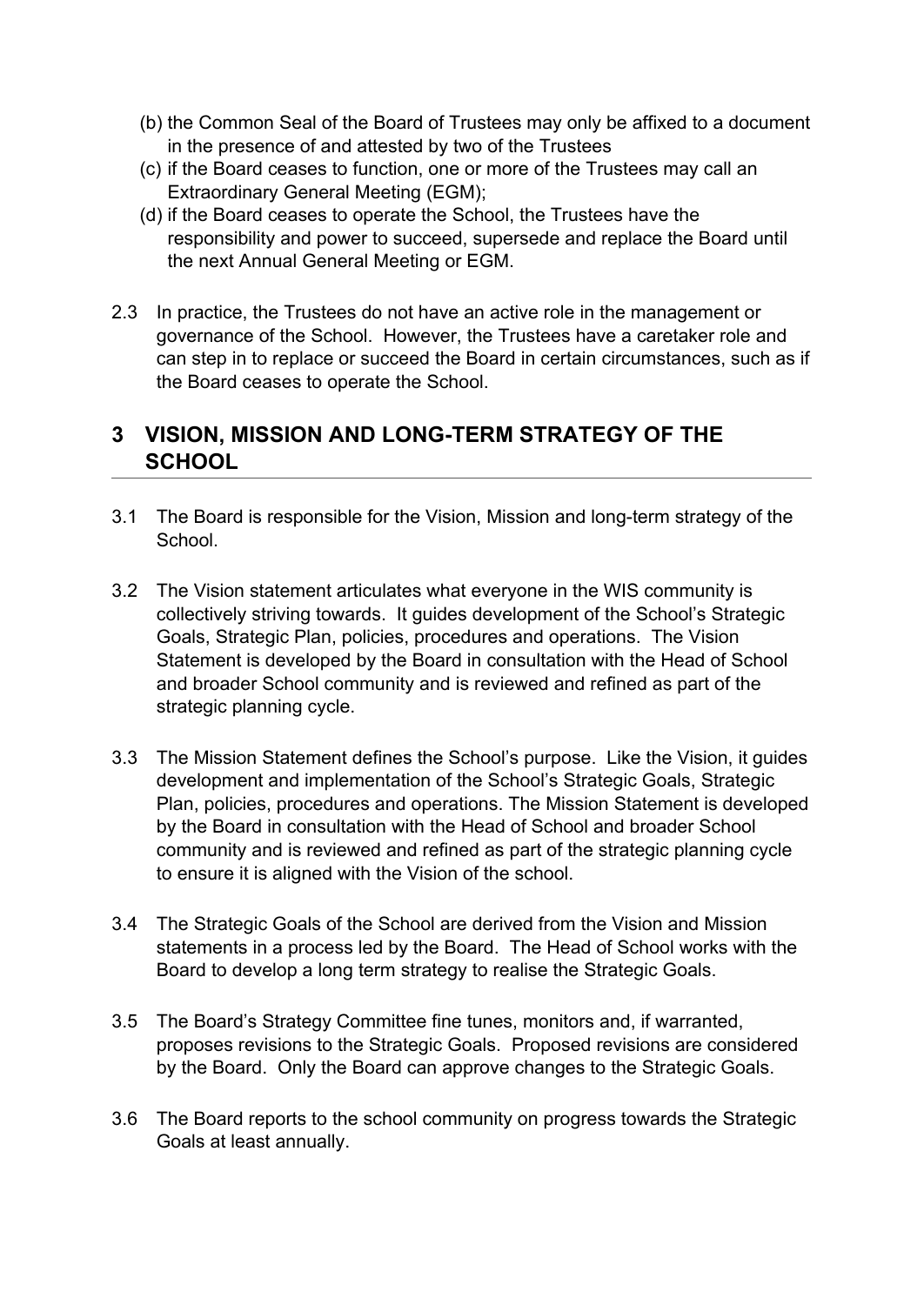# **4 ORGANISATION OF THE BOARD**

- 4.1 The composition of the WIS Board is regulated by its Constitution. Under the Constitution, the Board comprises: eight members who are parents or guardians of one or more students at the School; two members who are teaching staff of the School; the President of the School's Parents and Teachers Association; and the Head of School as an ex officio member. The Board has the power to co-opt up to two additional members to the Board, if required. Co-opted members have voting rights. One of the parent/guardian representatives is elected as Chair of the Board by the Annual General Meeting. Other executive positions are appointed by the Board at its first meeting.
- 4.2 The Board has the power to establish sub-committees, which provide recommendations to the Board. The Board's sub-committees should include but are not limited to: Audit Committee, Strategy Committee and Policy Committee. Sub-committees must be chaired by a Board member but may include individuals who are not members of the Board.

## **5 ROLES AND RESPONSIBILITIES OF THE BOARD**

- 5.1 The Board is responsible for:
	- (a) settling the Vision, Mission, core beliefs [check terminology], strategic goals, and measurable outcomes for the School;
	- (b) the long term sustainability of the School, including ensuring appropriate management of risk;
	- (c) ensuring long-term financial health, approving tuition fees, and approving the annual budget; and
	- (d) hiring, retention and annual evaluation of the Head of School;
	- (e) succession planning with respect to the Head of School position.
- 5.2 Responsibilities of each of the Board Executive Officers are described in Section 4 of the WIS Constitution. These roles have evolved to include additional responsibilities. Current key duties include: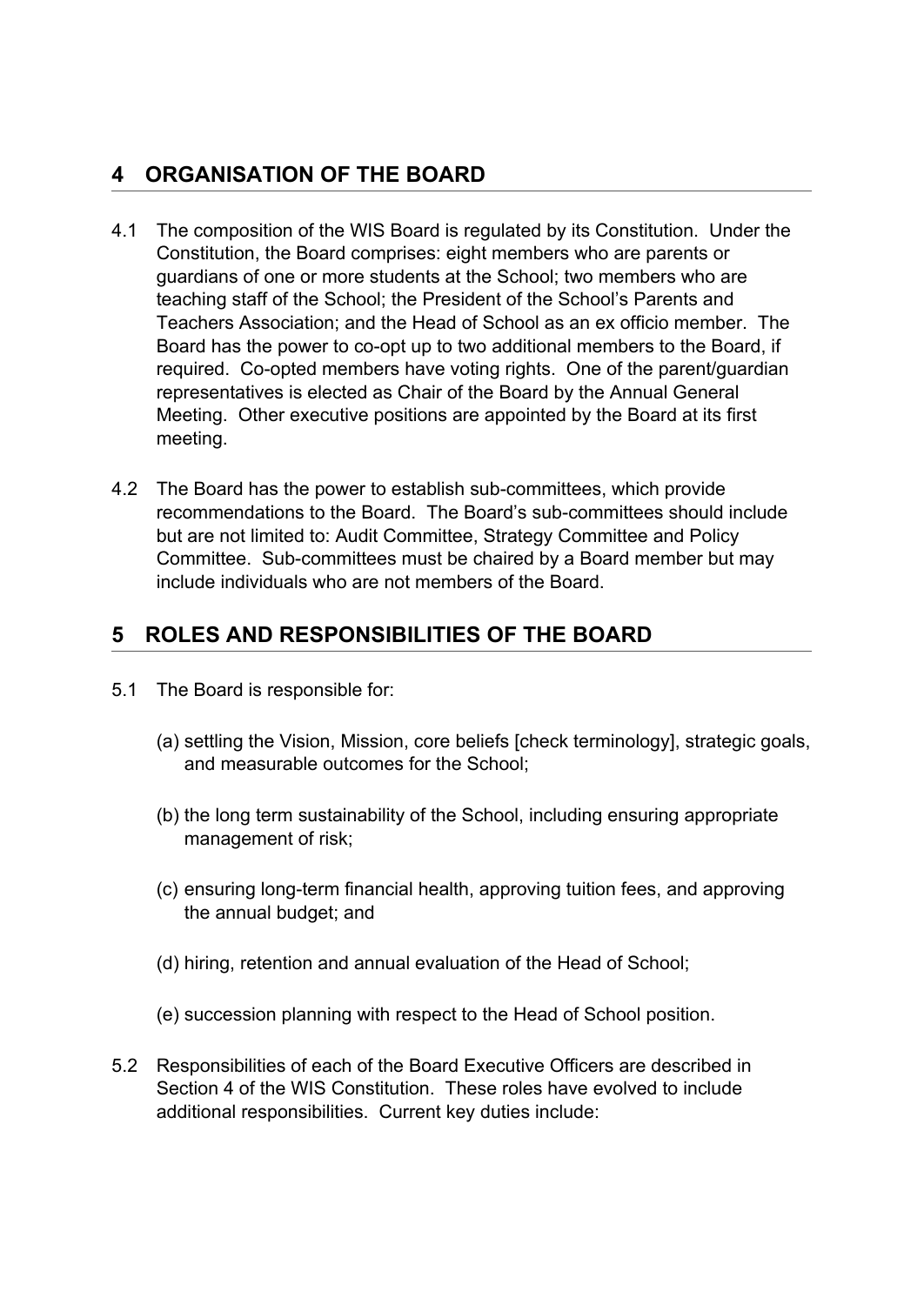- (a) Chairperson chairs and ensures the efficient running of Board meetings, Annual General Meetings and Extraordinary General Meetings; meets regularly with the Head of School; represents Board;
- (b) Deputy Chairperson –assists the Chairperson in fulfilling their duties, including presiding at any meeting if the Chairperson is absent;
- (c) Secretary conducts general correspondence of the Board; gives notices of Board meetings; takes Minutes of Board meetings and distributes to Board members as soon as possible prior to the next meeting;
- (d) Financial Controller monitors and oversees budget performance, financial systems integrity and financial risk management; provides the Board with information regarding actual and potential financial impacts, including through the provision of financial statements to each Board meeting;
- 5.3 The contribution of each Board member reflects their individual capacity and expertise. Teachers elected to the Board draw on their specialist understanding of education issues to assist the Board to assess potential and actual educational impacts of Board decisions.
- 5.4 Primary responsibility for running the school's operations lies with the Head of School and not with the Board. The Head of School's duties are defined in his/her job description and the Strategic Policies Compendium, through which the Board may delegate certain of its responsibilities under the WIS Constitution as the Board may from time to time see fit. It is the joint responsibility of the Board (primarily through its Chair) and the Head of School to maintain these distinct parameters as each executes their duties in managing and leading the school.
- 5.5 Board members also have responsibilities in their individual capacities.
- 5.5.1 Board members have common law fiduciary duties to act in good faith in the best interests of the School; to exercise powers for a proper purpose, and to avoid conflicts of interest. The Board is responsible for the strategic direction of the school but delegates to, and relies upon, the Head of School to provide information for responsible decision making.
- 5.5.2 In addition to legal obligations, WIS Board members are expected to perform their functions ethically and in accordance with best practice corporate governance principles. The same expectations apply to Board members engaged in any other activities or transactions touching upon their duties to the School or its property.
- 5.6 A conflict of interest arises where a Board member has an interest or interests that conflict with an interest or interests of the School, or where the Board member has interest(s) that may reasonably be perceived to conflict with interest(s) of the School. Board members each have a duty to avoid any real or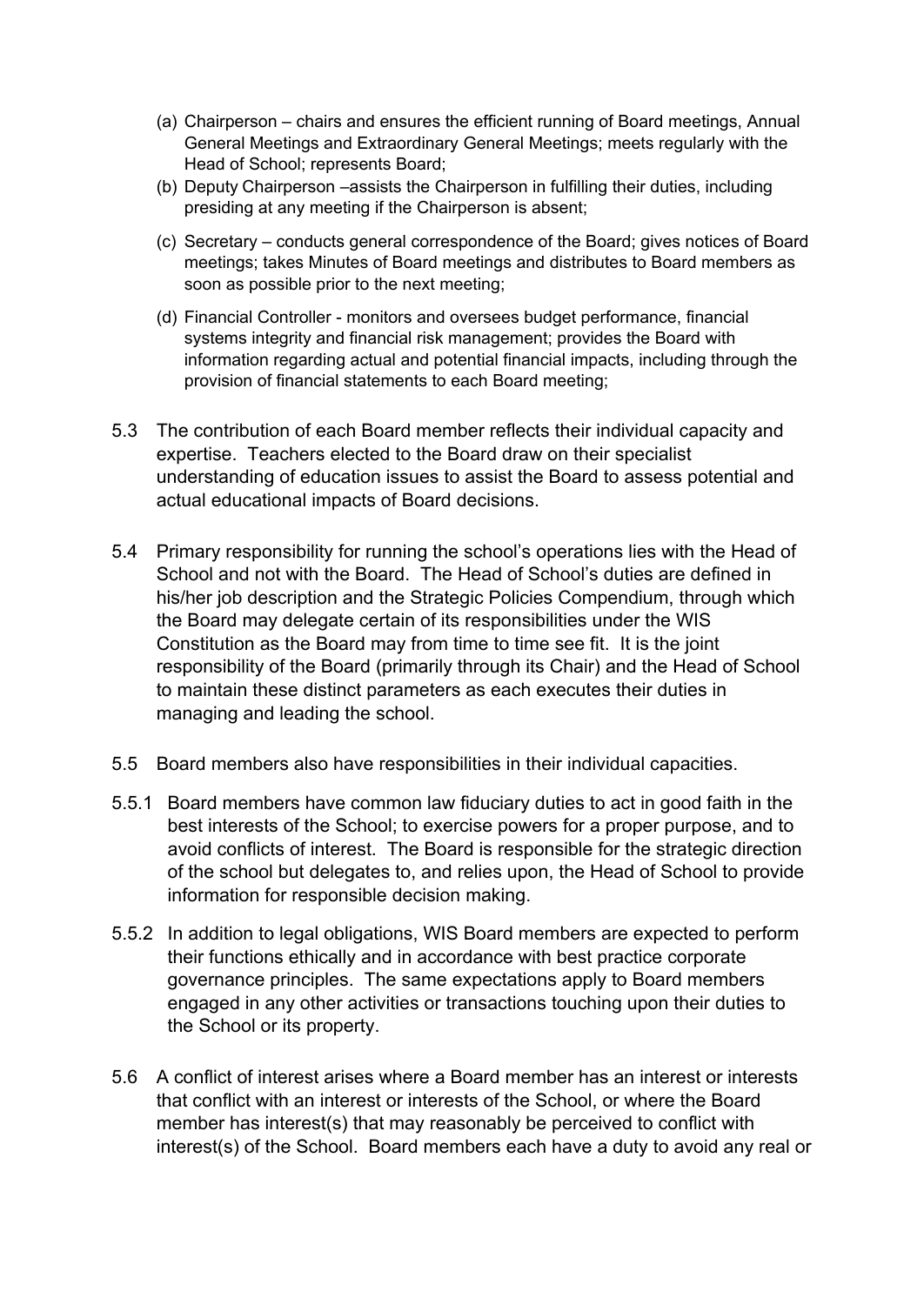perceived actual or potential conflict of interest or, where unavoidable, to disclose to the Board any such conflict or potential conflict.

- 5.6.1 The Board maintains a register of declared conflicts, which sets out for each interest:
	- (a) the name of the Board member
	- (b) a brief description of the interest;
	- (c) a record of when disclosure of the interest is given to the other Board members;
	- (d) actions taken by the Board member to address the declared conflict;
	- (e) actions taken by the Board to deal with the declared conflict;
	- (f) description of any proposed resolution or decision or transaction potentially affecting the declared interest;
	- (g) a record of any voting restriction(s) imposed at relevant Board meeting(s); and
	- (h) record of any EGM or AGM approval or resolution permitting the declaring Board member to participate in an affected resolution or decision, or a transaction to proceed, notwithstanding the declared conflict.
- 5.6.2 Any proposed transaction with the School in which a Board Member or paid employee has an interest should be reported immediately to the Board. The Board may resolve to approve the transaction once it can be shown that reasonable steps have been taken to remove any conflict of interest and no reasonable alternative is available.
- 5.7 The Board operates in accordance with its Essential Agreement, which may be varied from year-to-year but which cannot conflict with Solomon Islands law, the WIS Constitution, WIS Strategic Policies or other sections of this Handbook.
- 5.8 A Board member may be removed from the Board only in accordance with section 3(vii) of the WIS Constitution.

#### **6 BOARD MEETINGS**

6.1 The Board is obliged to meet at least nine times per year in addition to the Annual General Meeting. The Chair may schedule additional meetings if s/he deems it appropriate.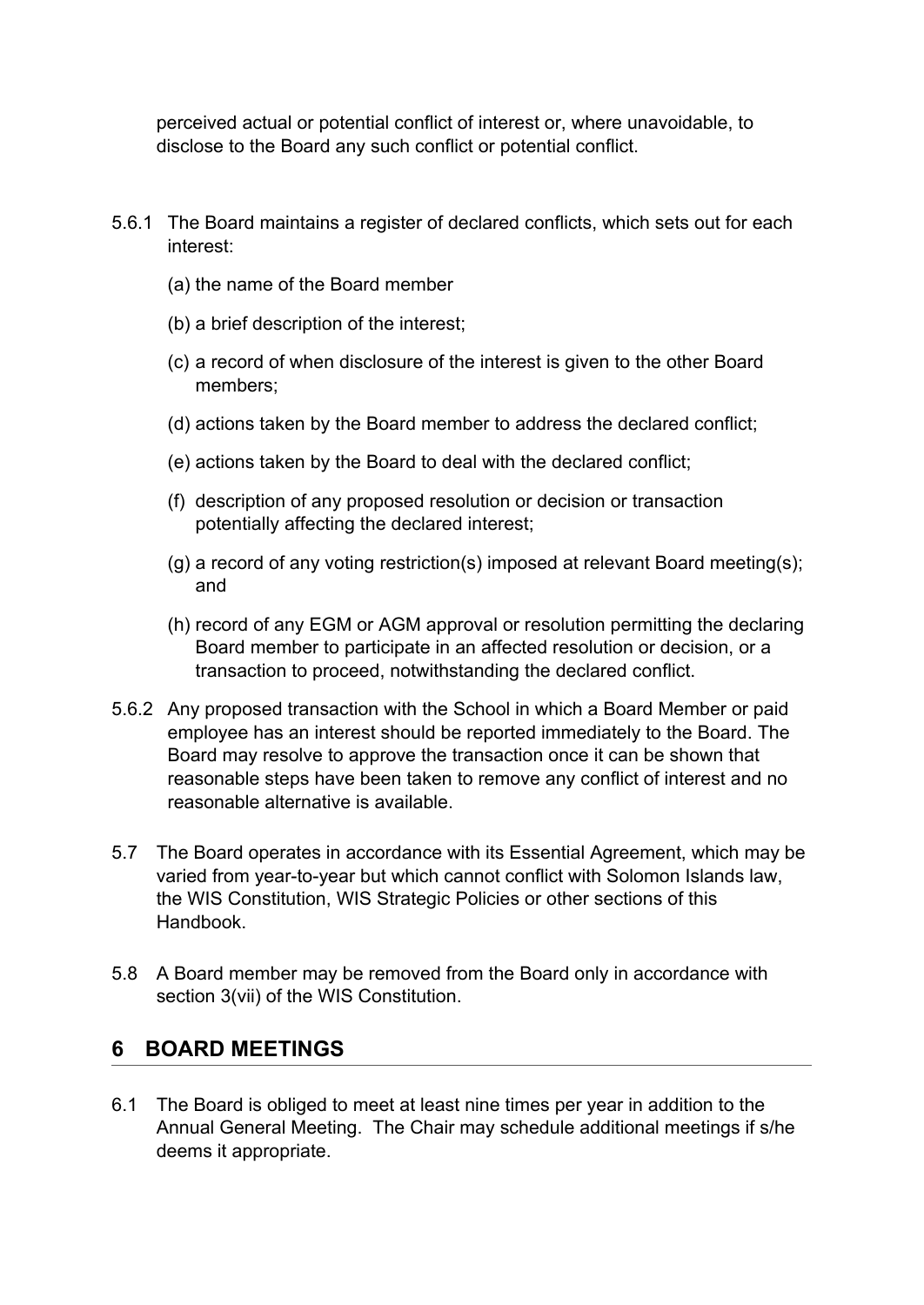- 6.2 A quorum of the Board is five members. A quorum is not established unless at least one Executive Officer of the Board is present and eligible to vote.
- 6.3 Meetings of the Board are closed to the public. However, the Board may extend invitations for guests to attend a meeting or meetings. Any invitation will specify whether the guest is invited to contribute to discussion, whether generally or on a particular agenda item, or to attend as a silent observer. Guests shall not vote on any matter.
- 6.4 The Board Chair is the facilitator of all Board meetings.
- 6.5 Board decisions are by consensus where possible. Where consensus is not possible, issues are decided by a simple majority vote, ordinarily by show of hands. In the event of an equality of votes for two consecutive votes, the Chairperson has the casting vote.
- 6.6 For all significant decisions and actions of the Board, a resolution must be tabled and a vote taken. The Chair must allow all present Board members reasonable opportunity to contribute to debate of the resolution before a vote is taken.
- 6.7 Proxy voting is permitted through another Board member present at a meeting. A proxy must be designated in writing in advance of the meeting and informed of the absent Board member's intended decision on the vote.
- 6.8 Electronic voting is permitted in the case of a specific matter or matters requiring action between Board meetings. In such cases, a resolution will be circulated to Board members by email. The text of the resolution will be accompanied by balanced material sufficient for Board members to make an informed decision about the topic at hand. The email will include a deadline for submitting votes. The result of the vote will be communicated to Board members within 48 hours and the resolution and vote count must be included in the Minutes of the next meeting.
- 6.9 The Executive Officers of the Board may meet (with or without the Head of School) to address specific and/or sensitive issues that arise between Board meetings. The Executive Committee is deemed to have quorum if three of its members are present. Any decision of the Executive Committee shall be communicated to the full Board as soon as practicable, but in any event within seven days.
- 6.10 In an extreme or emergency case, when a decision of the Board is ordinarily required and it is impossible to conduct a Board meeting, electronic vote, or Executive Committee meeting, the Board Chair and the Head of School will confer and take action that is in the best interests of the School.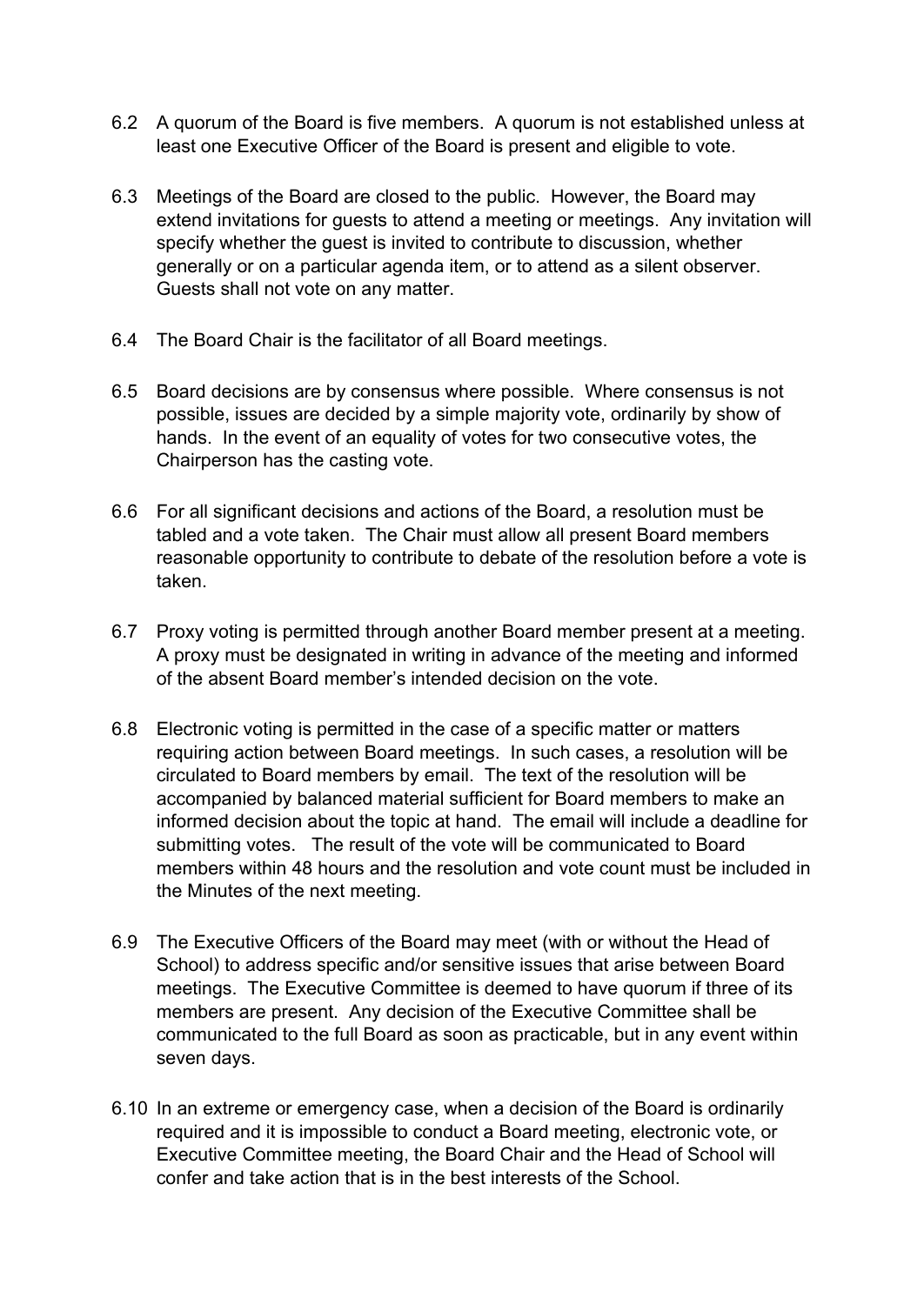## **7 BOARD RECORDS**

- 7.1 The Chair, with input from the sub-committee Chairs and the Head of School. sets the agenda for each Board meeting. Board members are entitled to add any item to the agenda for a particular Board meeting in consultation with the Chair. All items to be considered for the Agenda should be submitted to the Chair seven calendar days prior to the meeting. Additional items may be added with the consent of the Board at the outset of the meeting.
- 7.2 The detailed Agenda, together with supporting documentation, will be circulated by the Chair (or his/her delegate) at least three working days prior to the meeting to enable Board members to be properly prepared for the meeting. Standard supporting documentation includes:
	- (a) Minutes of the previous meeting;
	- (b) Current Financial Statements;
	- (c) Sub-committee reports and or meeting Minutes;
	- (d) Head of School's report;
	- (e) Discussion items (including any supporting documentation and draft resolutions where appropriate); and
	- (f) Decision items (including proposed resolutions and any supporting documentation).
- 7.3 Minutes are kept of all Board and sub-committee meetings. Each set of Minutes must include details of any motion or resolution made by the Board.
- 7.4 The Minutes of a meeting should be completed and distributed to Board or subcommittee members within fourteen calendar days following the meeting for review. Board members are expected to read Minutes of Board meetings and sub-committee meetings with diligence and to propose necessary corrections to ensure accurate records of motions/resolutions and points of debate. Any requests for alteration of the draft Minutes should be advised within seven days of receipt of the draft. Revised Minutes are then formally approved at the next scheduled meeting of the Board or relevant committee. Printed copies of approved Minutes will be stored in the Board archives.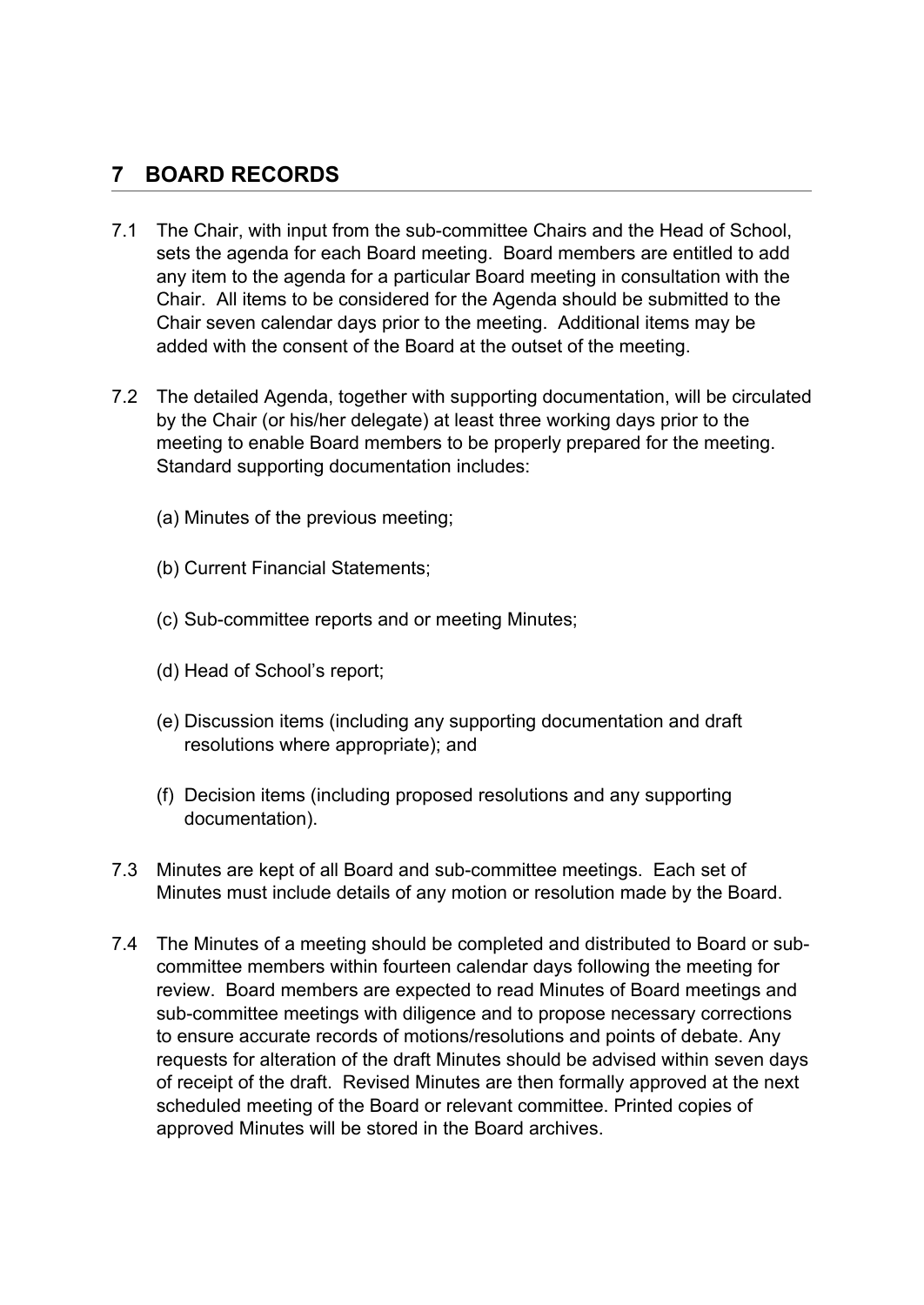7.5 The activities of the Board include the Annual General Meeting, regularly scheduled Board meetings, board Member induction, sub-committee meetings and public information sessions. The calendar for all Board meetings is developed by the Chair, in consultation with the Head of School and other Board members, and published as soon as practicable following election of a new Board.

# **8 POLICY DEVELOPMENT**

- 8.1 The Board is responsible for policy development for WIS. Policies establish parameters for the exercise by the Board, the Head of School or others of powers or responsibilities under the WIS Constitution.
- 8.2 A "policy resolution" is any resolution of the Board to establish or substantively amend a policy. Policy resolutions must be discussed at a minimum of two Board meetings. Changes in policy are introduced by the Board itself or proposed by the Head of School.
- 8.3 Draft policy resolutions will be made available to the WIS community as soon as practicable after the first meeting at which a resolution is discussed and written submissions to the Board invited. The Board will give due consideration to any written submissions from parents, staff or students before finalising and adopting policy resolutions. Once adopted, policy resolutions are included in the WIS Strategic Policies Compendium and reviewed at least annually by the Policy Committee.
- 8.4 The Head of School is responsible for implementation of School policy and the detailed documentation and implementation of operational procedures and practices through, *inter alia*, the development and maintenance of procedural handbooks. The Board may request procedural handbooks and similar operational documents be reviewed and, if necessary, revised for consistency with School policy.

## **9 BOARD COMMITTEES**

- 9.1 The Board has established three sub-committees, in accordance with the WIS Constitution: Audit Committee, Policy Committee and Strategy Committee. The Terms of Reference and objectives of each sub-committee must be approved by the Board.
- 9.2 All Board members sit on one or two of the sub-committees for the term of their office.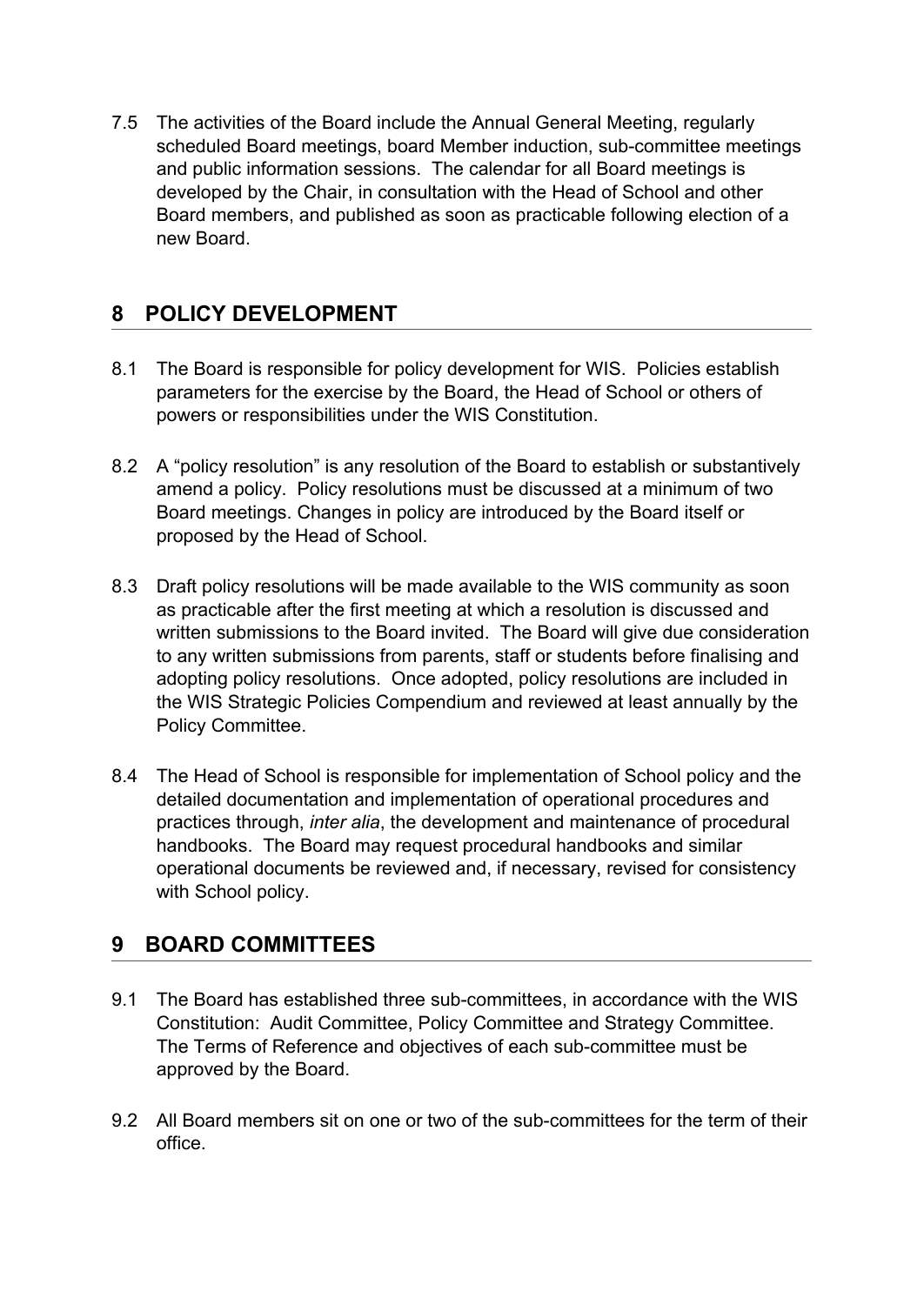- 9.3 To further populate the sub-committees and to add necessary talent, expertise and diversity of opinion and knowledge, approved non-Board members may also serve on Board sub-committees. The relevant sub-committee Chair or the Board Chair may nominate, with ratification of the full Board, a non-Board member to sit as a member of a sub-committee for a maximum period of one year, within the term of the current Board. Such appointment may be renewed annually subject to the approval of the relevant sub-committee Chair and the Board.
- 9.4 Non-Board member sub-committee members are subject to the same conflict of interest rules and other conduct expectations as full Board members. The Audit Committee is responsible for ensuring such sub-committee members are aware of their obligations under this Handbook.
- 9.5 Ad-hoc committees (at Board level) or taskforces (at sub-committee level) may be formed for the purpose of short-term or specific objectives, as recommended by the Board or a sub-committee.
- 9.6 Minutes must be taken of all sub-committee, ad-hoc committee and taskforce meetings and must be approved by a majority of those who attended the relevant meeting. Approved Minutes must be filed electronically.

## **10 BOARD COMMUNICATIONS AND RECORD-KEEPING**

- 10.1 Internal Board communications should be courteous, timely and informative. Board members are expected to set reasonable deadlines for other members to reply and to adhere to deadlines nominated by other Board members. Board members should be judicious in determining who to include or not include in internal Board-related communications: while useful conversations may take place among a small group, Board members should consider including other Board members if continuing a conversation on a limited basis:
	- (a) would mean those other Board members may not have access to all relevant information, hindering their ability to make an informed and balanced decision about a matter at hand; or
	- (b) could be perceived as a form of lobbying or structuring agreement among a small group ahead of the Board's consideration of a resolution or critical discussion on a particular topic.
- 10.2 Communication of matters concerning the work of a sub-committee, ad-hoc committee or taskforce should generally be limited to members of those committees. Emails may be circulated to the full Board when the information provided is of significance to a matter of discussion at a Board meeting and is not otherwise included in Board meeting papers.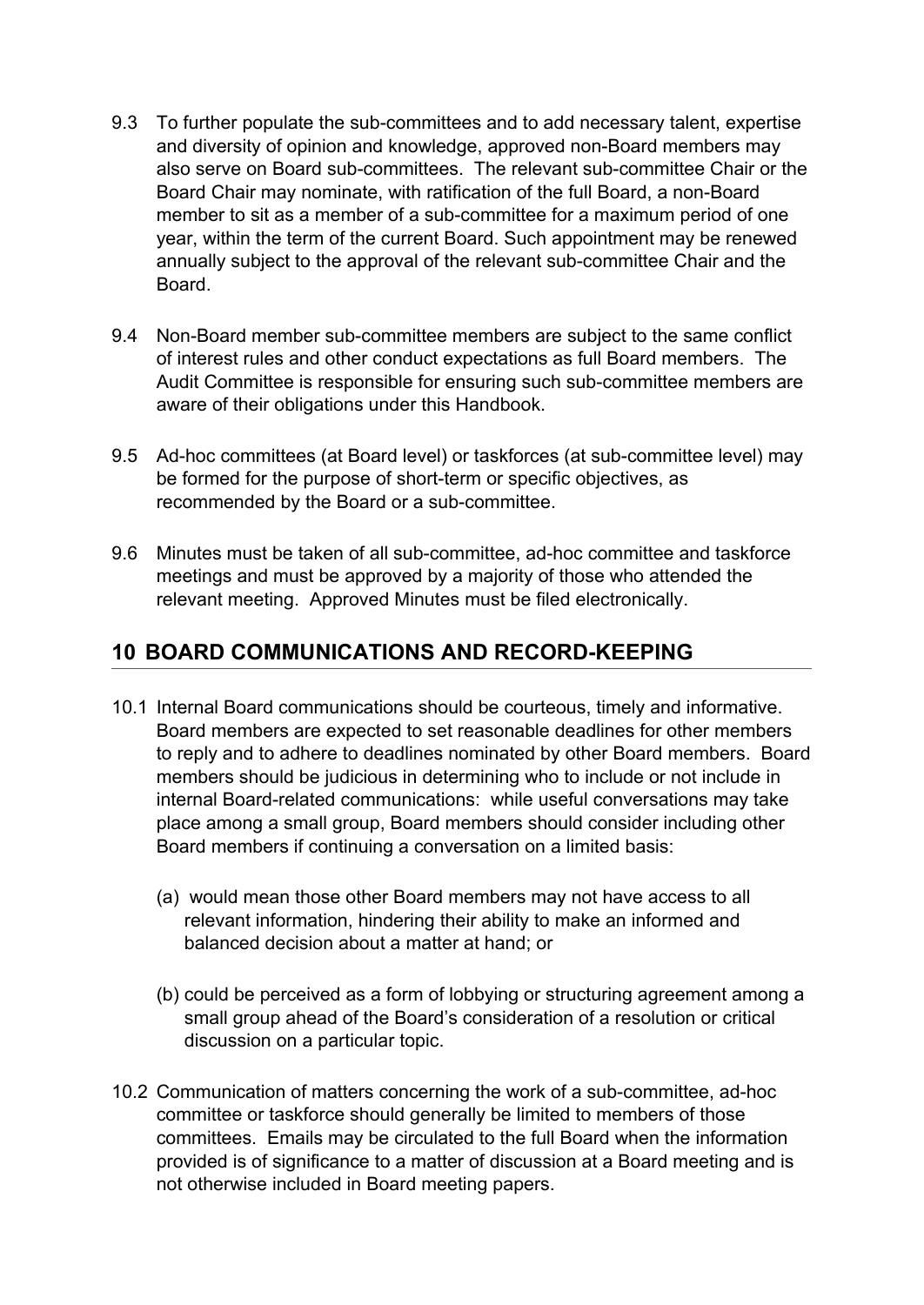- 10.3 External communication from the Board to the general community takes primarily three forms: providing information actively (including through the school newsletter, Wavelength and one or more public information sessions), responding to community questions or comments (including those sent to the Board email account [include here]), and sustaining easy access to as much Board-related information as possible (including through the Board portal on the WIS website and public information sessions).
- 10.4 To ensure the Board speaks with 'one voice', all official external communication representing the Board must be authored or approved by the Board Chair. If another Board member drafts the content of such communication, it must be sent to the Chair for approval before publication or delivery (eg of a speech). The Head of School should be sent a copy of the approved text before publication or delivery.
- 10.5 Archiving All Board meeting papers and Minutes of each meeting are archived in hard-copy and soft-copy formats. Hard copies are stored in folders retained by the Secretary. Electronic copies are stored on USB kept by the Secretary and backed up on the School's limited access server. Copies of all Board correspondence (whether in electronic or hardcopy form) is kept on a USB held by the Secretary and passed to the incoming Board at the Annual General Meeting.
- 10.6 At the end of a Board member's tenure, all documents in their possession related to the Board and its work must be returned to the Chair and/or Secretary for filing in the archive, destruction or passing to an incoming Board member. The outgoing Chair and incoming Chair will meet to handover all Board sensitive documentation within one week of transition. Such meeting may be conducted electronically, if necessary. This handover includes but is not limited to:
	- (a) Head of School employment contract
	- (b) Head of School evaluations
	- (c) Minutes of all Board and Executive Committee meetings for outgoing Chair's term
	- (d) Current Strategic Goals and Plan (latest review)

## **11 HEAD OF SCHOOL**

- 11.1 The Head of School is hired and evaluated by the Board.
- 11.1.1 Teachers serving on the Board do not have the right to vote on any issues concerning the appointment, evaluation or termination of the Head of School and must not be involved in the recruitment, evaluation or termination of the Head of School. All further references to the Board in this section are to those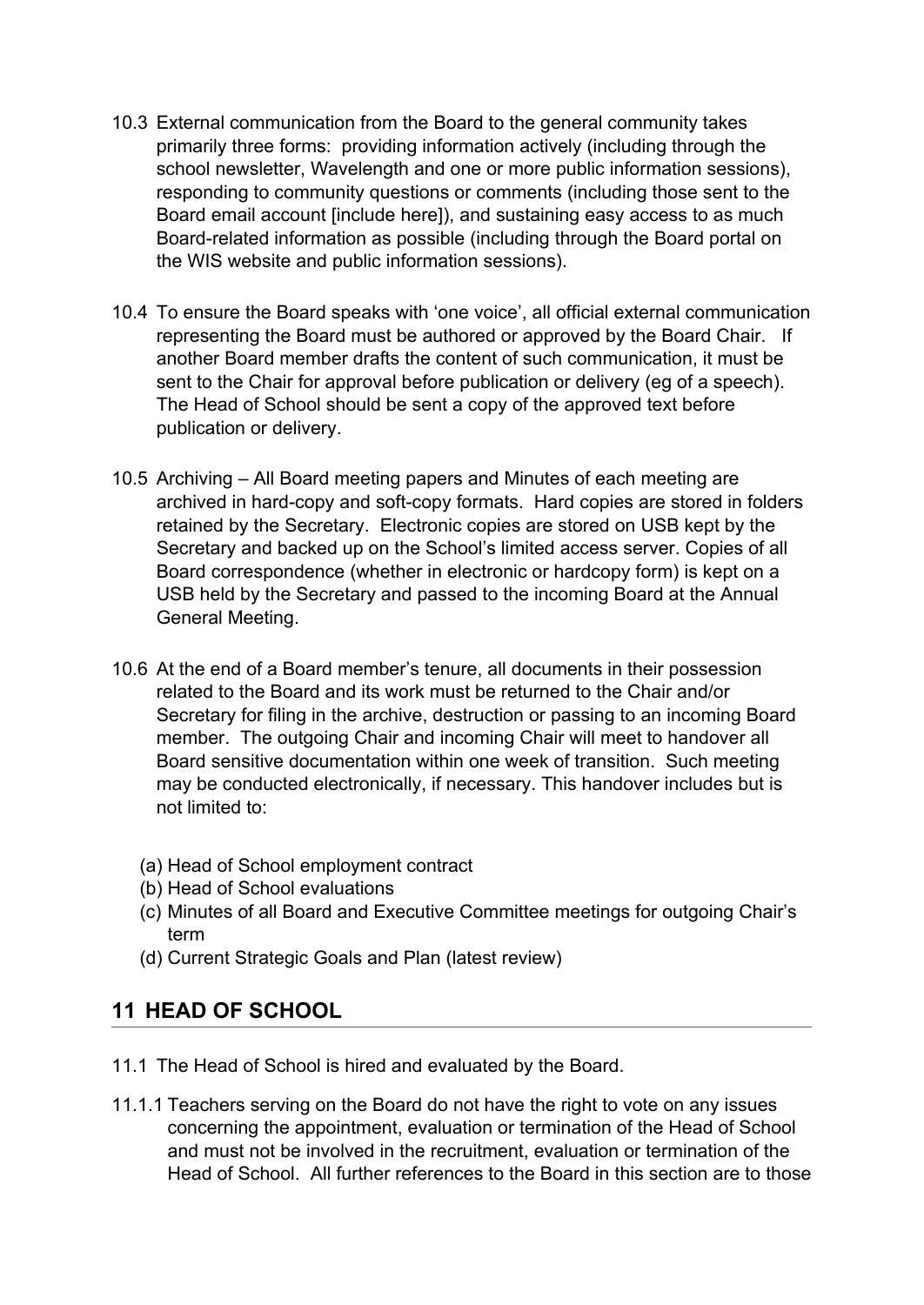members of the Board who are not teachers or otherwise precluded from Board deliberations relating to the Head of School under section 5.6 (Conflict of Interest).

- 11.1.2 The current Head of School does not participate in the recruitment process unless invited by the Board for specialist advice. The current Head of School does not have a voting right on the employment of the incoming Head of School.
- 11.2 The Board conducts an annual evaluation of the Head of School.
- 11.2.1 The purpose of the evaluation is to provide feedback to the Head of School on his/her performance and achievements during the year against agreed key performance indicators (KPIs). The Head of School's KPIs are set by the Board in collaboration with the Head of School at the beginning of the academic year. The KPIs align with the Strategic Plan.
- 11.2.2 The inputs to the evaluation should include evidence from: Board members; leadership team; selected additional school staff as agreed between the Board Chair and Head of School; the Head of School's self-evaluation and reflections; and the climate survey.
- 11.2.3 Once the Board has agreed on a draft evaluation, the Board Chair and Deputy Chair should meet with the Head of School to discuss, review and amend the Board's draft Performance Appraisal.
- 11.2.4 The Head of School must have a reasonable time to submit any suggested changes or explain his/her perspective on any points of absolute disagreement.
- 11.2.5 The Head of School must endorse the final draft of the evaluation before it is submitted to the full Board for approval.
- 11.2.6 The Board Chair files a copy of the evaluation. The file must include all the survey results, other evidence and comments received during the evaluation process, together with the minutes of any Board meetings in which the Head of School's KPIs or evaluation were discussed.
- 11.3 If the Head of School's contract makes provisions for an annual performancerelated increase in salary or bonus, the increase is determined by the Board, in conjunction with approval of the Head of School's evaluation. The new salary compensation package takes the form of an addendum to the existing contract, which is signed by the Board Chair and the Head of School by the end of the school year
- 11.4 Twelve months before the Head of School's contract is due for renewal, the Board discusses the merits of continuation and any guidelines that may be placed upon a continuation offer. Should the Board vote for continuation, a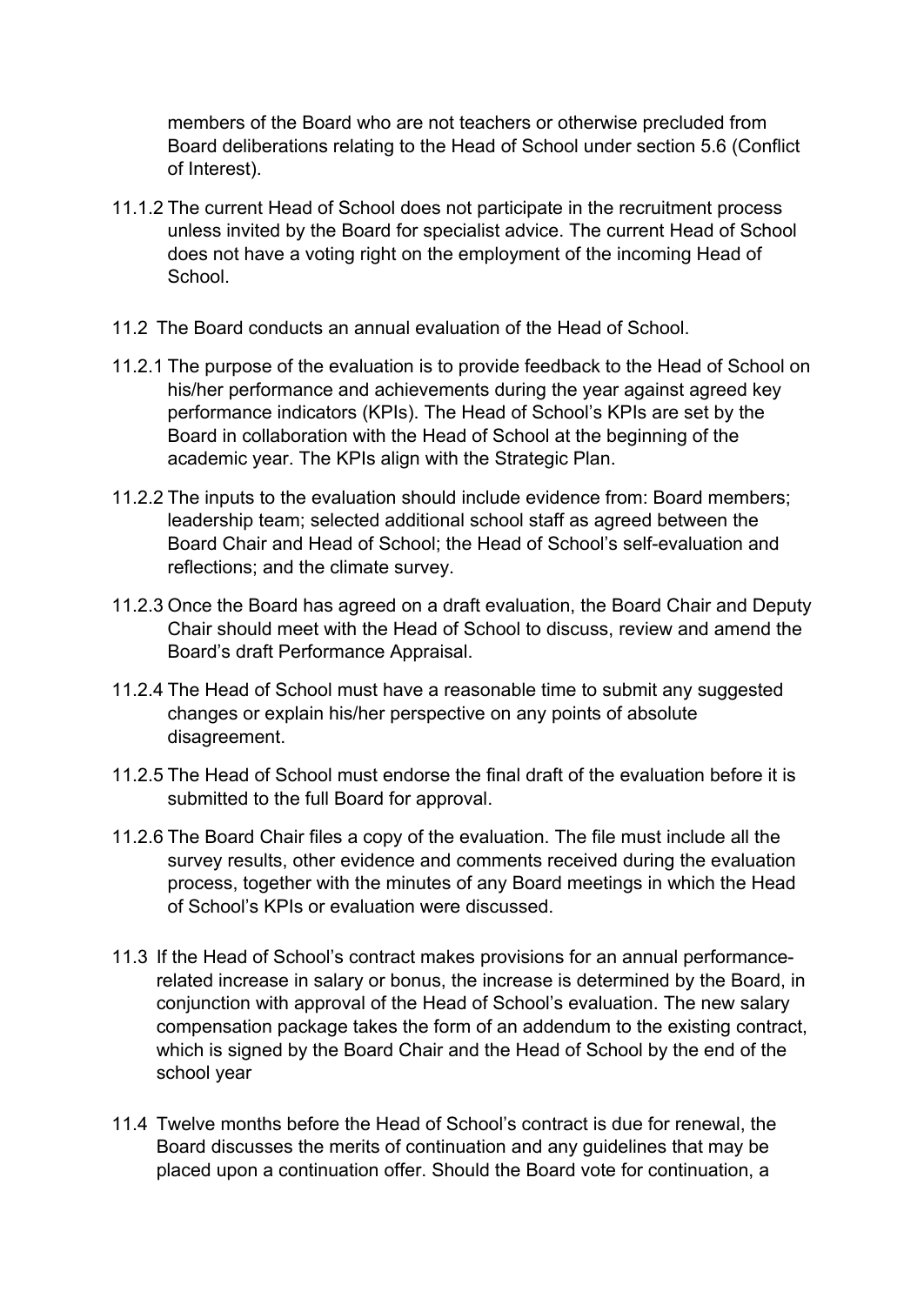committee of the Board should be formed by the Board Chair to renegotiate the contract with the Head of School

- 11.4.1 If an agreement is reached to extend the contract, both parties (Head of School and Board Chair) sign the extension no later than six months before the contract expiry.
- 11.4.2 The Board should consider carefully the timing of the renewal of Head of School contracts, both the Board's own offer of renewal and deadlines for the Head of School's signed acceptance thereof, to ensure adequate time to find a replacement if necessary.
- 11.5 The Board leads the search for a new Head of School.
- 11.5.1 Recruitment of a new Head of School can take 8-12 months or more (depending upon the availability of candidates).
- 11.5.2 The first step to finding and hiring a new Head of School is for the Board to establish a Search Committee. Due to the very considerable time demands of the search, it is important that the Search Committee Chair be a Board member with sufficient time to devote to the process.
- 11.5.3 The School should strongly consider engaging an international school search agency to assist the Search Committee. Search agency assistance may include help in drafting the job description, developing a "shortlist" of candidates, settling the draft terms for an employment package, and weeding out and communicating with unsuccessful candidates from a longer list.
- 11.5.4 Complete candidate information for all finalists should be provided to all Board Members on a confidential basis.
- 11.5.5 Whilst expensive, it is worth having the top candidates visit the school. This allows the Search Committee to observe finalist candidates interacting with a wide range of stakeholder groups. It also allows for a more comprehensive understanding of the candidates. Summary bios of the candidates should be made available to the community ahead of the candidate's visit. Prior to the finalists' visits to the School, it is appropriate to ask them to provide information concerning their current salary.
- 11.5.6 A member of the Search Committee should undertake and document reference checks on each of the finalists. These include, at the very least, contact with the candidate's current Board Chair, a past Board Chair and a senior staff member currently working under the candidate, in addition to those advised on the application.
- 11.5.7 The Search Committee may make recommendations to the Board. Selection is made by the Board.
- 11.5.8 Once a selection decision has been made, time should be allowed for the contract negotiation, which may take some time to be finalized and visa